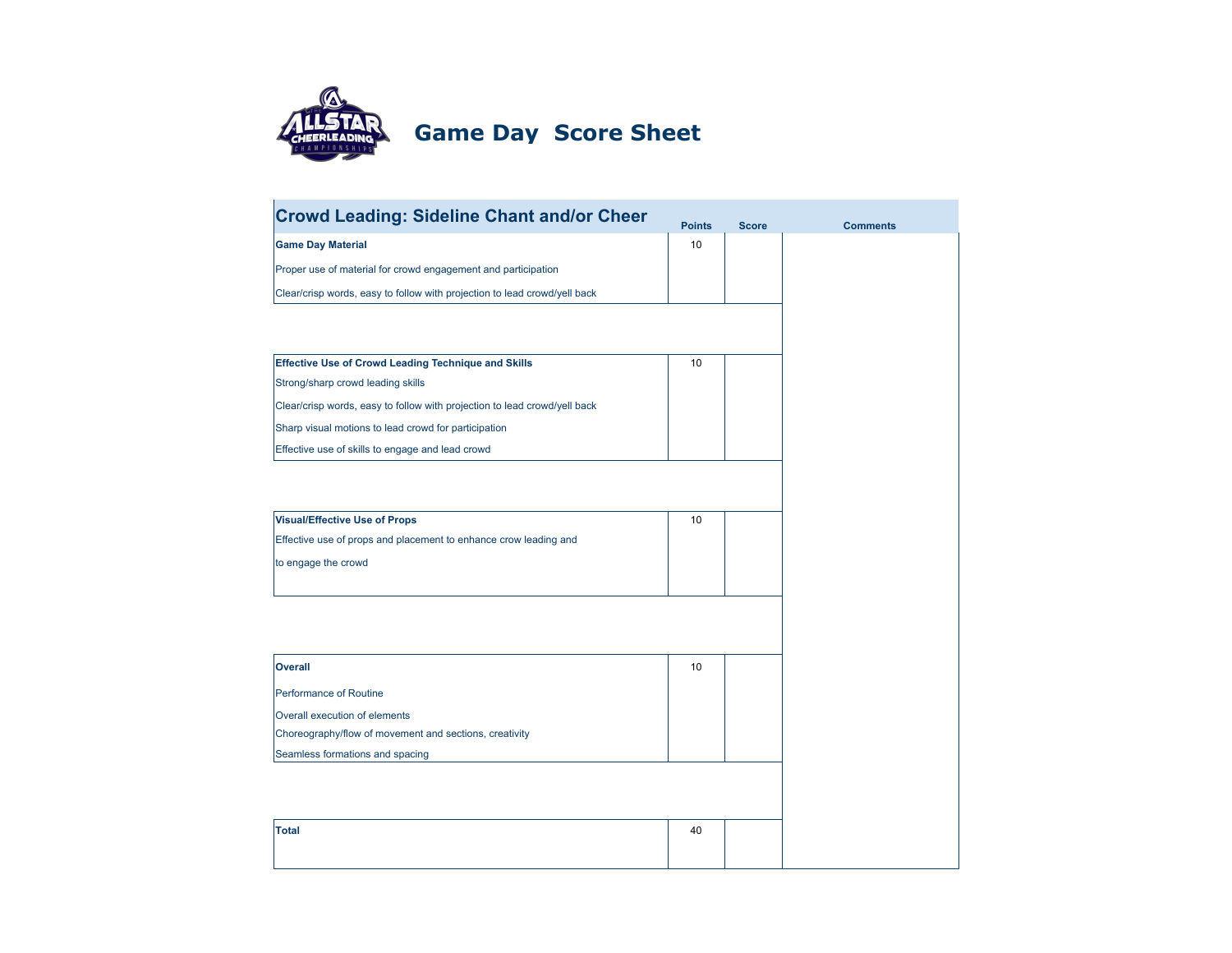

## **Game Day Score Sheet**

| <b>Fight Song</b>                                                            | <b>Points</b>   | <b>Score</b> | <b>Comments</b> |
|------------------------------------------------------------------------------|-----------------|--------------|-----------------|
| <b>Execution</b>                                                             | 10              |              |                 |
| Motion technique, synchronization                                            |                 |              |                 |
| Crowd coverage, engagement and participation                                 |                 |              |                 |
| Game day energy and projection                                               |                 |              |                 |
|                                                                              |                 |              |                 |
|                                                                              |                 |              |                 |
| <b>Visual Incorporation</b>                                                  | 10 <sup>1</sup> |              |                 |
| Use of motions and movements to visually enhance material                    |                 |              |                 |
| Level changes, ripples and creative movement                                 |                 |              |                 |
| Visual use of props and skills to project depth, height                      |                 |              |                 |
| overall visual appearance                                                    |                 |              |                 |
|                                                                              |                 |              |                 |
|                                                                              |                 |              |                 |
| <b>Effective Use of Skills</b>                                               | 5               |              |                 |
| Effective use of skills to engage and enhance crowd participation/engagement |                 |              |                 |
| Technique and execution of elements                                          |                 |              |                 |
|                                                                              |                 |              |                 |
|                                                                              |                 |              |                 |
|                                                                              |                 |              |                 |
| <b>Overall</b>                                                               | 5               |              |                 |
| Performance of Routine                                                       |                 |              |                 |
| Overall execution of elements                                                |                 |              |                 |
| Choreography/flow of movement and sections, creativity                       |                 |              |                 |
| Seamless formations and spacing                                              |                 |              |                 |
|                                                                              |                 |              |                 |
|                                                                              |                 |              |                 |
| <b>Total</b>                                                                 | 30              |              |                 |
|                                                                              |                 |              |                 |